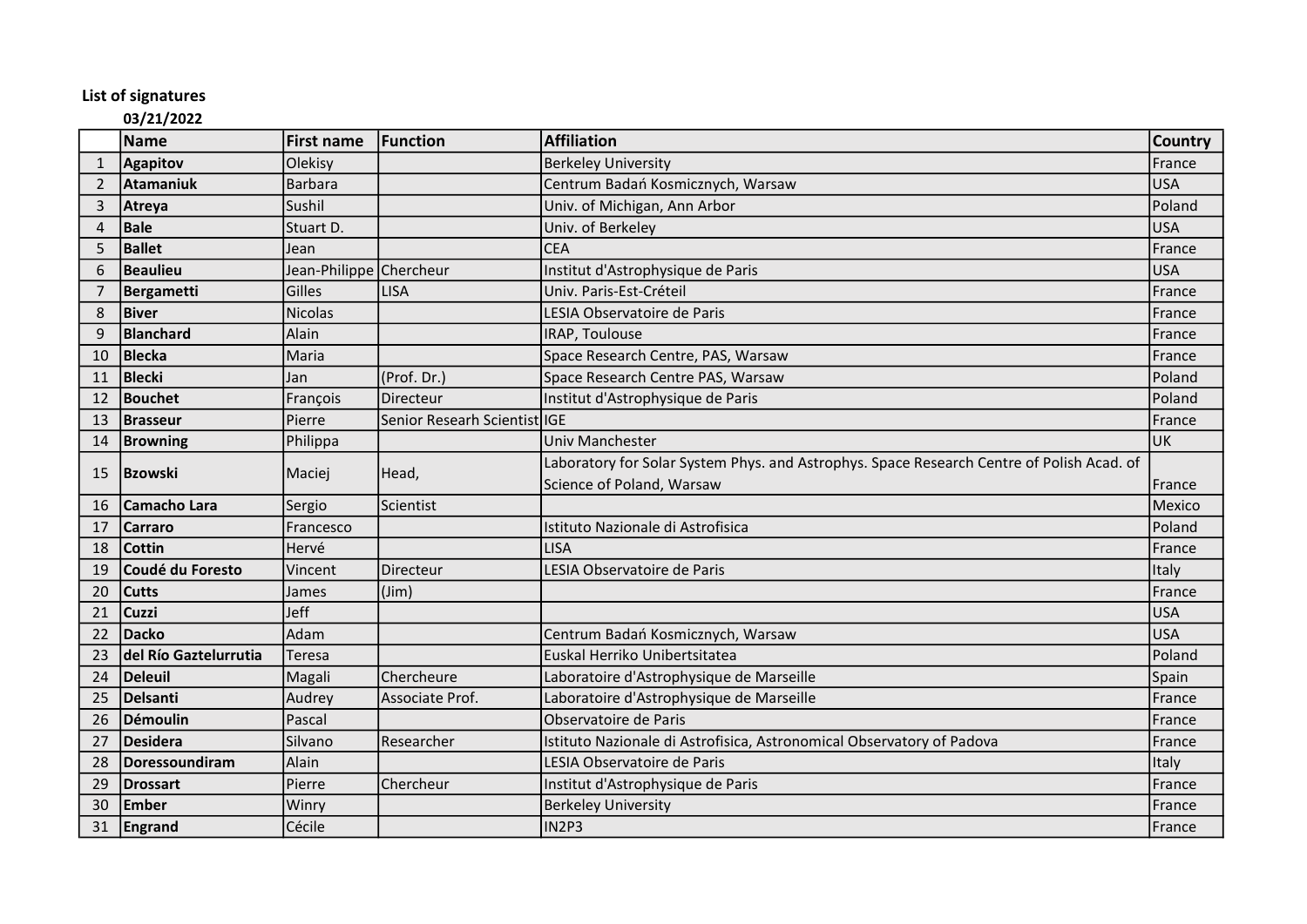| 32 | <b>IFILACCHIONE</b> | Gianrico      | Researcher                                    | Istituto Nazionale di Astrofisica-IAPS, Rome                           | <b>USA</b> |
|----|---------------------|---------------|-----------------------------------------------|------------------------------------------------------------------------|------------|
| 33 | Forni               | Olivier       |                                               | <b>IRAP, Toulouse</b>                                                  | Italy      |
| 34 | Franceschi          | Enrico        |                                               | Istituto Nazionale di Astrofisica/OAS Bologna                          | France     |
| 35 | Franco              | Jose          |                                               | <b>UNAM</b>                                                            | Mexico     |
| 36 | Gérard              | Jean-Claude   |                                               | LPAP, STAR Université de Liège                                         | Italy      |
| 37 | Glavin              | Daniel        |                                               |                                                                        | <b>USA</b> |
| 38 | Gonzalez            |               | Jean-François Associate Professor,            | Centre de Recherche Astrophysique de Lyon                              | France     |
| 39 | Guillot             | Tristan       | Senior Researh Scientist Observatoire de Nice |                                                                        | Belgium    |
| 40 | <b>Hnatyk</b>       | Bohdan        | Leading researcher                            | Astronomical Observatory of Kyiv University                            | Ukraine    |
| 41 | Hue                 | Vincent       |                                               | Southwest Research Institute, San Antonio, Tx                          | <b>USA</b> |
| 42 | Hunt                | Leslie        |                                               | Istituto Nazionale di Astrofisica, Osservatorio Astrofisico di Arcetri | France     |
| 43 | <b>Ivchenko</b>     | Vasyl         | Professor                                     | Head of Astronomy and Space Physics Department of Kyiv University      | Ukraine    |
| 44 | Jorda               | Laurent       | <b>Assistant Astronomer</b>                   | Laboratoire d'Astrophysique de Marseille                               | Italy      |
| 45 | Jujeczko            | Pawel         |                                               | Centrum Badań Kosmicznych, Warsaw                                      | Poland     |
| 46 | Kalevi              | Mursula       |                                               |                                                                        | Finlande   |
| 47 | Kasaba              | Yasumasa      |                                               | Univ. of Tohoku                                                        | France     |
| 48 | Kepa                | Anna          |                                               | SRC-PAS, Centrum Badań Kosmicznych, Warsav                             | Japan      |
| 49 | Kofman              | <b>Wlodek</b> |                                               | Université de Grenoble-Alpes                                           | Poland     |
| 50 | Kolokolova          | Ludmilla      |                                               | <b>UMD</b>                                                             | <b>USA</b> |
| 51 | Kostiuk             | Theodor       | Planetary Scientist (retir Maryland           |                                                                        | <b>USA</b> |
| 52 | Koutroumpa          | Dimitra       |                                               | LATMOS-Univ. Versailles-Saint-Quentin                                  | France     |
| 53 | Kowalska-Leszczyska | Izabela       |                                               | Space Research Centre, Polish Academy of Sciences                      | Poland     |
| 54 | Krasnoselskikh      | Vladimir      |                                               | Univ. Orléans                                                          | France     |
| 55 | <b>Krupar</b>       | Vratislav     |                                               | <b>UMBC &amp; NASA/GSFC</b>                                            | <b>USA</b> |
| 56 | Lamy                | Laurent       | Chercheur                                     | Observatoire de Paris                                                  | France     |
| 57 | Le Contel           | Olivier       |                                               | Laboratoire de Physique des Plasmas, Palaiseau                         | France     |
| 58 | Lellouch            | Emmanuel      | lAstronome                                    | Observatoire de Paris                                                  | France     |
| 59 | López-Puertas       | Manuel        | Professor                                     | Instituto de Astrofisica de Andalucia, CSIC                            | Spain      |
| 60 | Mahaffy             | <b>USA</b>    | USA                                           | <b>USA</b>                                                             | <b>USA</b> |
| 61 | Maillard            | Jean-Pierre   | Chercheur                                     | Institut d'Astrophysique de Paris                                      | France     |
| 62 | <b>Malac-Allain</b> | Lee-Roy       | Research Engineer                             | Observatoire de Paris                                                  | France     |
| 63 | Marcq               | Emmanuel      | <b>MCF</b>                                    | LATMOS-Univ. Versailles-Saint-Quentin                                  | France     |
| 64 | <b>Matteo</b>       |               | Silvio Giordan Astrophysicist                 | Istituto Nazionale di Astrofisica, Instituto Nazionale di Astrofisica  | Italy      |
| 65 | Mazzotta Epifani    | Elena         | <b>Staff Researcher</b>                       | Istituto Nazionale di Astrofisica, Osservatorio Astronomico di Roma    | Italy      |
| 66 | Metris              | Gilles        | Astronome                                     | Observatoire de la Côte d'Azur                                         | France     |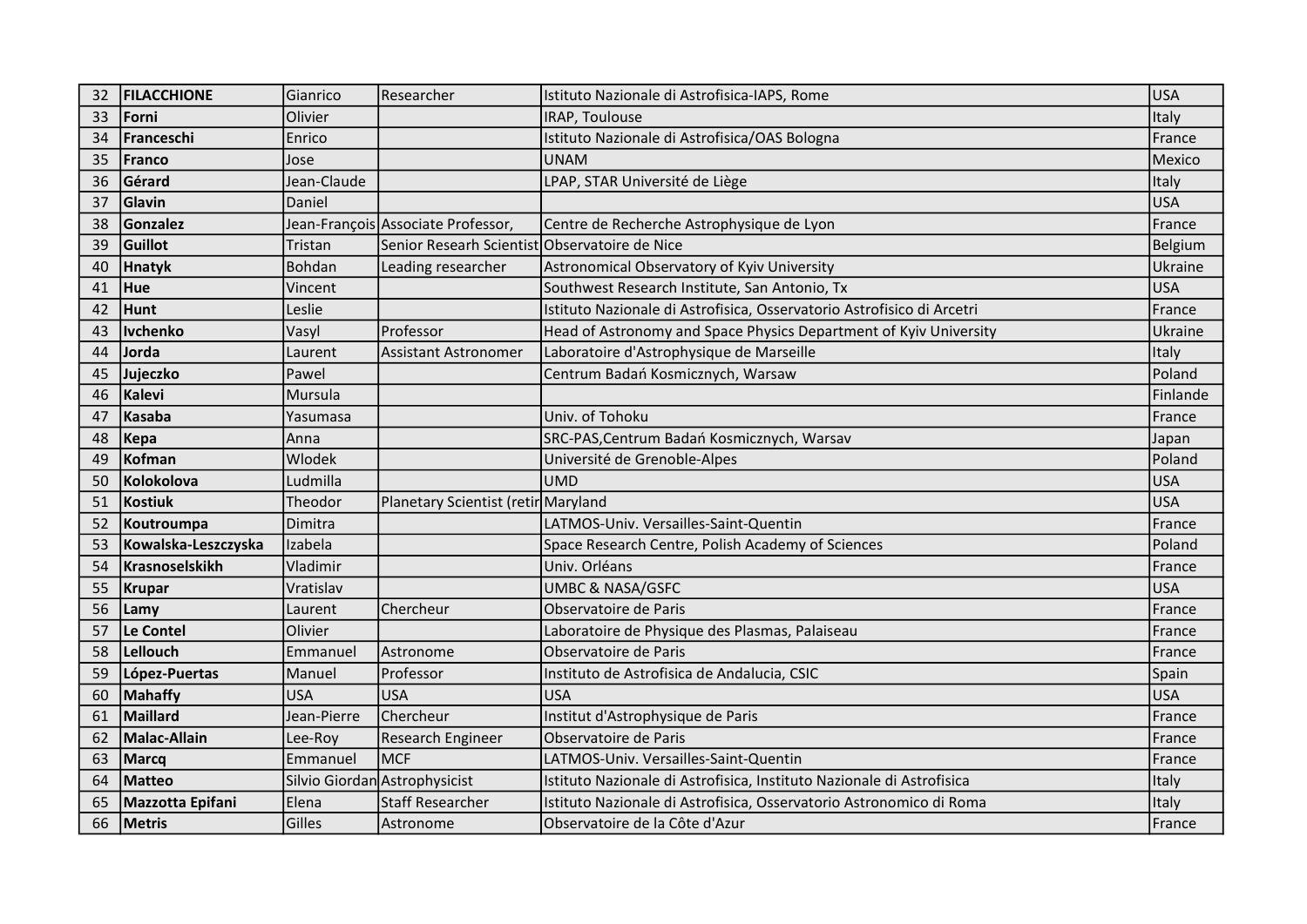| 67  | Milillo       | Anna           |                           | Istituto Nazionale di Astrofisica                                                 | Italy          |
|-----|---------------|----------------|---------------------------|-----------------------------------------------------------------------------------|----------------|
| 68  | Moncuquet     | Michel         |                           | Observatoire de Paris                                                             | France         |
| 69  | <b>Mosser</b> | Benoit         | Professeur,               | Observatoire de Paris, PSL                                                        | France         |
| 70  | <b>Mousis</b> | Olivier        |                           | Directeur de Recherche Laboratoire d'Astrophysique de Marseille                   | France         |
| 71  | <b>Mrozek</b> | Tomasz         | DR, Assistant Professor   | Centrum Badan Kosmicznych, PAN                                                    | Poland         |
| 72  | Nakagawa      | Tomoko         | Professor                 | Tohoku Istitute of Techology                                                      | Japan          |
| 73  | Oey           | Sally          | Professor                 | University of Michigan                                                            | <b>USA</b>     |
| 74  | Ohanessian    | Gilles         |                           | <b>CNRS</b>                                                                       | France         |
| 75  | <b>OLMI</b>   | LUCA           |                           |                                                                                   |                |
| 76  | <b>Omont</b>  | Alain          |                           | Institut d'Astrophysique de Paris                                                 | France         |
| 77  | Omura         | Yoshiharu      |                           | Univ. of Kyoto                                                                    | Japan          |
| 78  | Pagani        | Laurent        | Astronome,                | Observatoire de Paris                                                             | France         |
| 79  | Pappalardo    | Robert         |                           |                                                                                   | <b>USA</b>     |
| 80  | Pasian        | Fabio          |                           | Affiliated Senior Scientis Istituto Nazionale di Astrofisica                      | Italy          |
| 81  | Piccioni      | Giuseppe       |                           | Istituto Nazionale di Astrofisica, Roma                                           | Italy          |
| 82  | <b>Pilia</b>  | Maura          |                           | Istituto Nazionale di Astrofisica                                                 | Italy          |
| 83  | Pisanu        | Tonino         |                           | Istituto Nazionale di Astrofisica                                                 | Italy          |
| 84  | Popielawska   | <b>Barbara</b> | Professor                 | Centrum Badań Kosmicznych, Warsaw                                                 | Poland         |
| 85  | Quirico       | Eric           | center                    | Univ. Grenoble-Alpes                                                              | France         |
| 86  | <b>Retino</b> | Alessandro     |                           | Laboratoire de Physique des Plasmas, Palaiseau                                    | France         |
| 87  | <b>Rezeau</b> | Laurence       | <b>Professeure</b>        | Sorbonne Université                                                               | France         |
| 88  | <b>Riese</b>  | Daniel         | <b>Research Scientist</b> | Observatoire de Paris                                                             | France         |
| 89  | <b>Rojas</b>  | Jose Felix     |                           | Euskal Herriko Unibertsitatea                                                     | Spain          |
| 90  | Schillak      | Stanislaw      | Professor                 | Space Research Center Poland, Polish Academy of Sciences                          | Poland         |
| 91  | Sheppard      | Dave           |                           | <b>NASA</b>                                                                       | <b>USA</b>     |
| 92  | Siarkowski    | Marek          |                           | Space Research Center, PAS, Wroclaw                                               | Poland         |
| 93  | Sicardy       | <b>Bruno</b>   |                           | Observatoire de Paris                                                             | France         |
| 94  | Silich        | Sergiy         | Scientist                 | Member of the Mexican Academy of Science                                          | Mexico         |
| 95  | Silvotti      | Roberto        |                           | Istituto Nazionale di Astrofisica-Osservatorio di Torino                          | Italy          |
| 96  | lSoret        | Lauriane       | Dr. Ing. Res. Scientist   | LPAP STAR, Université de Liège                                                    | <b>Belgium</b> |
| 97  | Sorriso-Valvo | Luca           |                           | Commissariat à l'Energie Atomique/Astrophysique Instrumentation Modélisation      | France         |
| 98  | Spadaro       | Daniele        |                           | Istituto Nazionale di Astrofisica                                                 | Italy          |
| 99  | Spiga         | Aymeric        | Maître de Conférences     | Sorbonne Université, LMD                                                          | France         |
| 100 | Swaczyna      | Pawel          |                           | Associate Research Sch Department of Astrophysical Sciences, Princeton University | <b>USA</b>     |
| 101 | Sylwester     | Janusz         | Professor                 | Space Research Centre Polish Academy of Sciences                                  | Poland         |